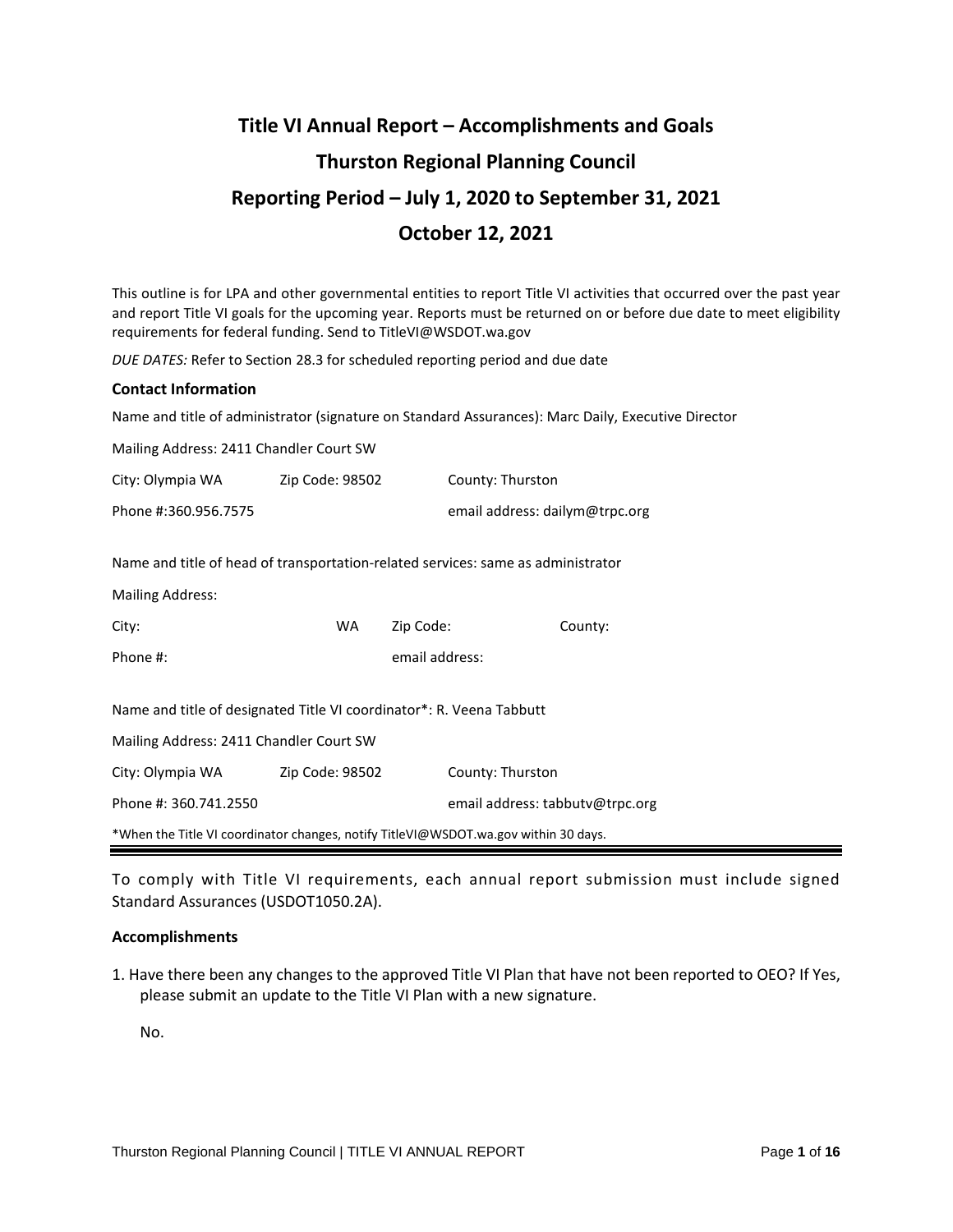2. Organization, Staffing, Structure – Describe the Title VI Program reporting structure including the Title VI Coordinator, Administrative Head, and transportation-related staff. The list should include name, race, color, and national origin of each individual. Include the same details if your LPA has a volunteer or appointed board related to transportation decision making.

The Executive Director and Transportation Lead, Marc Daily – a Caucasian male – ensures the implementation of the agency's Title VI programs.

The Title VI Coordinator and Deputy Director, Veena Tabbutt – a minority female – manages the overall and day-to-day Title VI program, on behalf of the Executive Director. Ms. Tabbutt was selected for the position in July 2018.

TRPC is overseen by a Council made up of representatives from 23 member organizations. Each entity appoints or selects a representative annually. The list of members and representatives can be found on TRPC's website. TRPC does not collect demographic information for Council members.

The Transportation Policy Board (TPB) serves in an advisory role to the Council on Transportationrelated issues. All members of the TPB are selected by their respective organizations, with the exception of the Community and Business representatives. TRPC does not collect demographic information for TPB members. The TPB has expressed interest in increasing diversity through Business and Community member recruitment. The results of this effort will be reported in the 2022 Annual Report.

3. Community Demographics – Using a map of the LPA's boundaries, describe the demographics of the LPA's service area (e.g., race, color, national origin, low-income). List, by individual languages, the percent of the population(s) that is limited English proficient.

Racial and ethnic diversity in Thurston County has increased in the last ten years, with Persons of Color increasing from 21.1% to 29.4%.

Three languages have been identified with more than 1,000 people who speak English less than very well – Spanish, Vietnamese, and Korean.

The tables following show the demographics of Thurston County, TRPC's service area.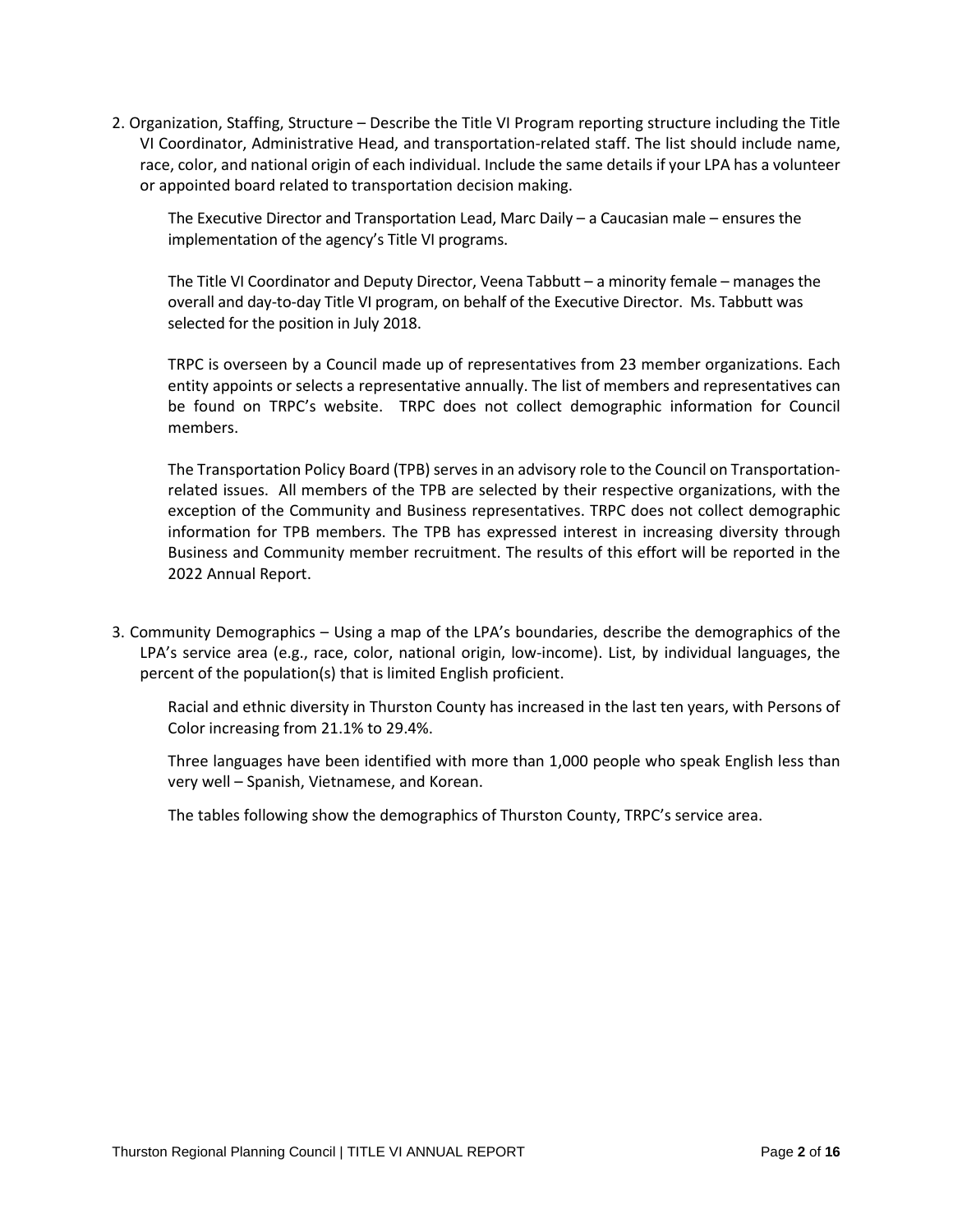## POPULATION BY RACE/ETHNICITY

2010 and 2020 Census

|                                                | 2010    |        | 2020    |        |
|------------------------------------------------|---------|--------|---------|--------|
| <b>Race/Ethnicity</b>                          | #       | %      | #       | %      |
| Persons of Color                               | 53.245  | 21.1%  | 86,808  | 29.4%  |
| Black or African American*                     | 6.752   | 2.7%   | 9,403   | 3.2%   |
| American Indian and Alaska Native*             | 3.515   | 1.4%   | 4,458   | 1.5%   |
| Asian*                                         | 13,037  | 5.2%   | 17,268  | 5.9%   |
| Native Hawaiian and Other Pacific<br>Islander* | 1.961   | 0.8%   | 3.347   | 1.1%   |
| Some Other Race*                               | 5.648   | 2.2%   | 10.359  | 3.5%   |
| Multiracial*                                   | 13.495  | 5.3%   | 34.160  | 11.6%  |
| Hispanic or Latino, of any race*               | 17.787  | 7.1%   | 29.024  | 9.8%   |
| White/Non-Hispanic                             | 199,019 | 78.9%  | 207,985 | 70.6%  |
| <b>Total Population</b>                        | 252,264 | 100.0% | 294,793 | 100.0% |

*Note: \*Includes persons identifying as Hispanic or Latino.* RATIO OF INCOME TO POVERTY LEVEL IN THE PAST 12 MONTHS 2015-2019 ACS Table C17002

| <b>Income</b>                               | <b>Population</b> | <b>Percent</b> |
|---------------------------------------------|-------------------|----------------|
| Under Below Poverty Level                   | 28.660            | 10.4%          |
| Income 1 to 2 times Poverty Level           | 41.026            | 14.9%          |
| Income More than Twice the Poverty Level    | 206.432           | 74.8%          |
| Total for whom poverty status is determined | 276.118           | 100.0%         |

#### LANGUAGE SPOKEN AT HOME FOR THE POPULATION 5 YEARS AND OVER 2015-2019 ACS Table C16001

| Lable C16001<br>Language Spoken at Home    | Total   | <b>Speak</b><br><b>English</b><br>"very well" | әреак<br><b>English</b><br>less than<br>"very well" | % less than<br>"very well" |
|--------------------------------------------|---------|-----------------------------------------------|-----------------------------------------------------|----------------------------|
| English                                    | 232,827 | 232,827                                       | $\Omega$                                            | 0.0%                       |
| Spanish                                    | 12,201  | 7,974                                         | 4,227                                               | 34.6%                      |
| French, Haitian, or Cajun                  | 864     | 829                                           | 35                                                  | 4.1%                       |
| German or other West Germanic languages    | 2,343   | 2,041                                         | 302                                                 | 12.9%                      |
| Russian, Polish, or other Slavic languages | 986     | 780                                           | 206                                                 | 20.9%                      |
| Other Indo-European languages              | 1,678   | 1,265                                         | 413                                                 | 24.6%                      |
| Korean                                     | 2,064   | 1,005                                         | 1,059                                               | 51.3%                      |
| Chinese (incl. Mandarin, Cantonese)        | 1,309   | 736                                           | 573                                                 | 43.8%                      |
| Vietnamese                                 | 2,300   | 833                                           | 1,467                                               | 63.8%                      |
| Tagalog (incl. Filipino)                   | 2,250   | 1,476                                         | 774                                                 | 34.4%                      |
| Other Asian and Pacific Island languages   | 3,737   | 2,595                                         | 1,142                                               | 30.6%                      |
| Arabic                                     | 421     | 228                                           | 193                                                 | 45.8%                      |
| Other and unspecified languages            | 418     | 315                                           | 103                                                 | 24.6%                      |
| Total Age 5+                               | 263,398 | 252,904                                       | 10,494                                              | 4.0%                       |

**Speak**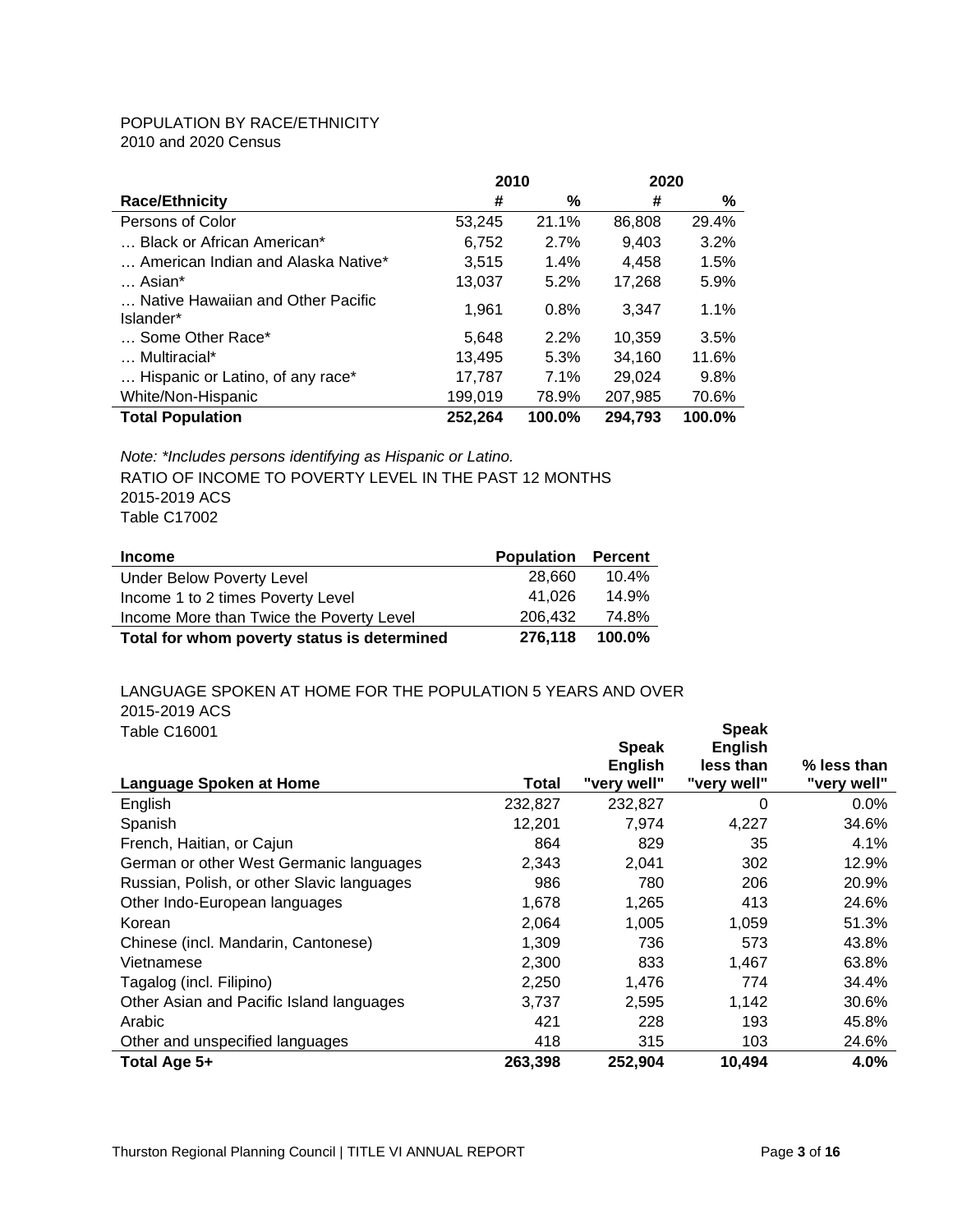4. Complaints – Provide a copy of the LPA's Title VI complaint log, including new Title VI complaints received during this reporting period and any still pending. Include the basis of the complaint (race, color, national origin) and describe the disposition (status/outcome).

No complaints were received.

5. Planning – Describe the transportation planning activities performed this reporting period. Describe the actions taken to promote Title VI compliance regarding transportation planning, including monitoring and review processes, community involvement, their outcome or status. Include examples of community outreach.

TRPC develops regional plans and policies for transportation, growth management, environmental quality, sustainability, and other topics. TRPC also acts as a regional clearinghouse for planning and demographic information and data. The Council serves as the Metropolitan Planning Organization (MPO) and Regional Transportation Planning Organization (RTPO) for the Thurston Region.

This past year, we worked to maintain compliance and data that aids us in evaluating our program as follows:

- Implementing Title VI demographic surveys to attendees of virtual public meetings.
- Collecting Title VI demographic information on public surveys.
- Ensuring that the Title VI statement is placed on agency print and web materials.
- Following the Washington State Department of Transportation's (WSDOT) Disadvantaged Business Enterprise Plan (adopted by resolution on April 7, 2006 – Resolution No. 2006-2).
- Maintaining resource information on our website [\(www.trpc.org\)](http://www.trpc.org/) that includes interpreter information.
- Including Title VI language in all consultant recruitments.
- Including Title VI language in all consultant contracts and working with them to ensure that they follow all Title VI requirements in their activities.
- Updating our Diversity Statement and Non-discrimination policy.
- Developing an Equity in Planning guidance document, that lists ways to outreach to underserved communities.

## **Continuing Planning Efforts**

TRPC continues special outreach efforts as part of its growing emphasis on rural and special needs transportation. Due to high concentrations of poverty and minority populations in rural communities, and limited transportation options, the agency continues to coordinate resources among various non-profit and social service providers and the faith and business communities to bring transportation choices to these isolated residents. TRPC also provides variable fixed route weekday on-the-ground transportation services for rural residents.

The Council continues to implement elements of the 2045 Regional Transportation Plan, titled "What Moves You." The plan reflects policy makers' strong commitment to "barrier-free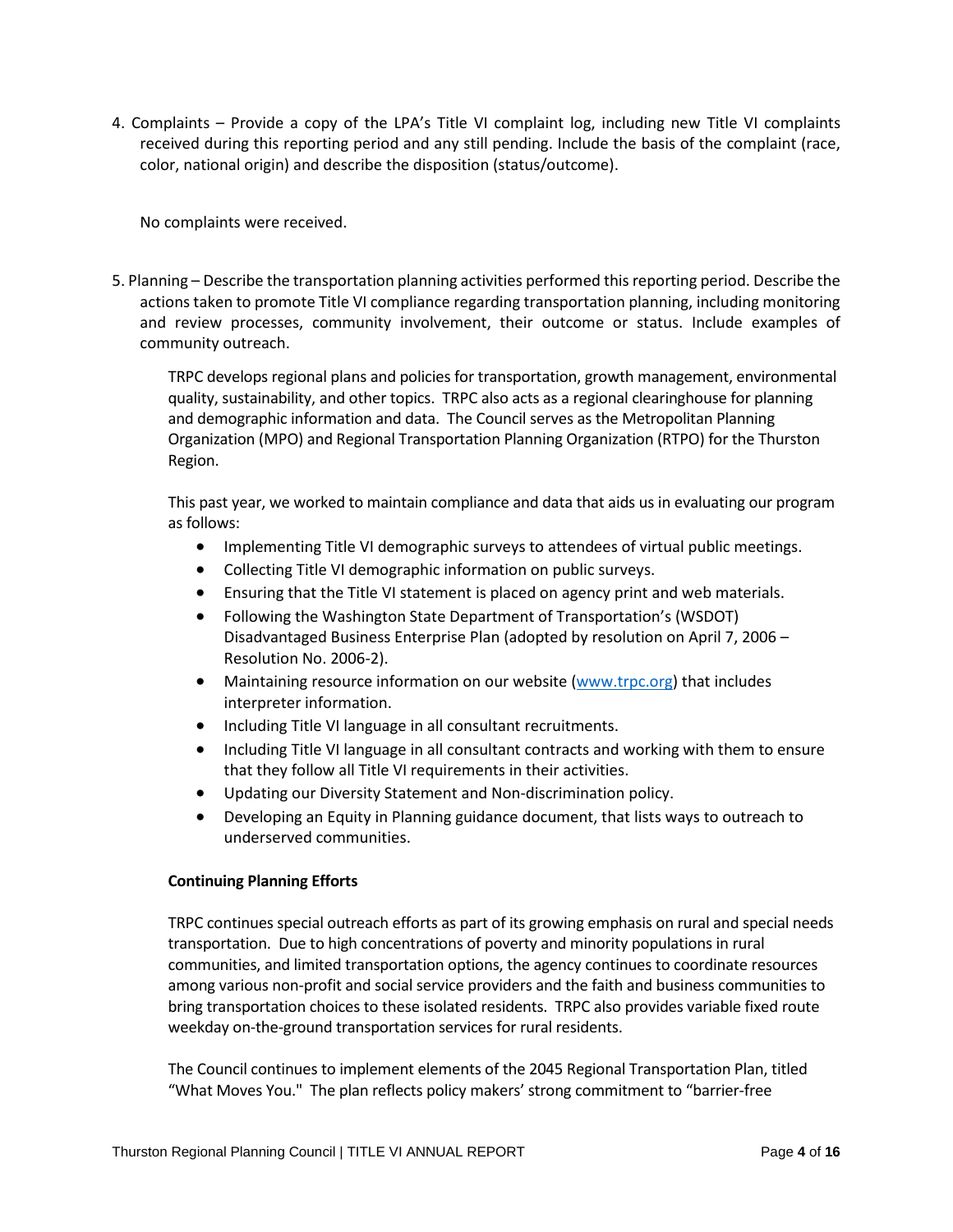transportation," including specific initiatives to ensure that information and services are accessible to all:

- Policy 3.c: Provide appropriate transportation services, facilities, and programs that reduce barriers to people who do not speak or read English.
- Policy 3.d: Present information and provide public participation opportunities for everyone, including people with physical disabilities and/or people with limited literacy skills.

One of the measures to support that objective is to "continue transportation services that connect low-income populations with employment areas and social services," and "to find sustainable financial support for urban and rural public transportation programs."

Policy 18.e: Ensure federal Title VI requirements for environmental justice are met. Title VI protects minority populations and people with low incomes so that they do not incur disproportionately high and adverse human health or environmental effects from transportation programs, policies, and investments.

The Regional Transportation Plan calls for multi-modal transportation systems that include alternatives to driving. The continuing work on implementing the Regional Trails Plan and funding multimodal projects will broaden travel options for many members of the community who because of age, income, or other consideration – may have limited accessibility. Council's strong commitment to improving the trail system opens bicycle and pedestrian access for the entire region – including low income, youth, seniors, and minority populations.

TRPC also supports a multi-modal transportation system and accessibility in its role as lead agency for the Commute Trip Reduction program on behalf of Lacey, Olympia, Tumwater, and Thurston County. Under this auspice, TRPC encourages the use of commute alternatives such as ridesharing, transit, bicycling, and walking. The Walk and Roll program targets trip reduction programs to elementary and middle schools. Participating schools report that a large percentage of their students meet the low-income requirement to qualify for free and reduced lunch programs.

Using our growing contacts in the rural, social service, ethnic, and faith-based communities, we will have a greater opportunity to reach low-income and minority populations. TRPC continues to work through local social service and faith-based organizations to reach out to the Hispanic Community in the rural areas of the Thurston Region.

TRPC continues to work with WSDOT to implement statewide guidelines for customer complaint processes and other initiatives that emphasize an environmental/social justice focus and ensure accessibility for all.

Tribal outreach efforts continue with regular participation at the regional table, as well as strong participation in the rural and special needs transportation planning and implementation.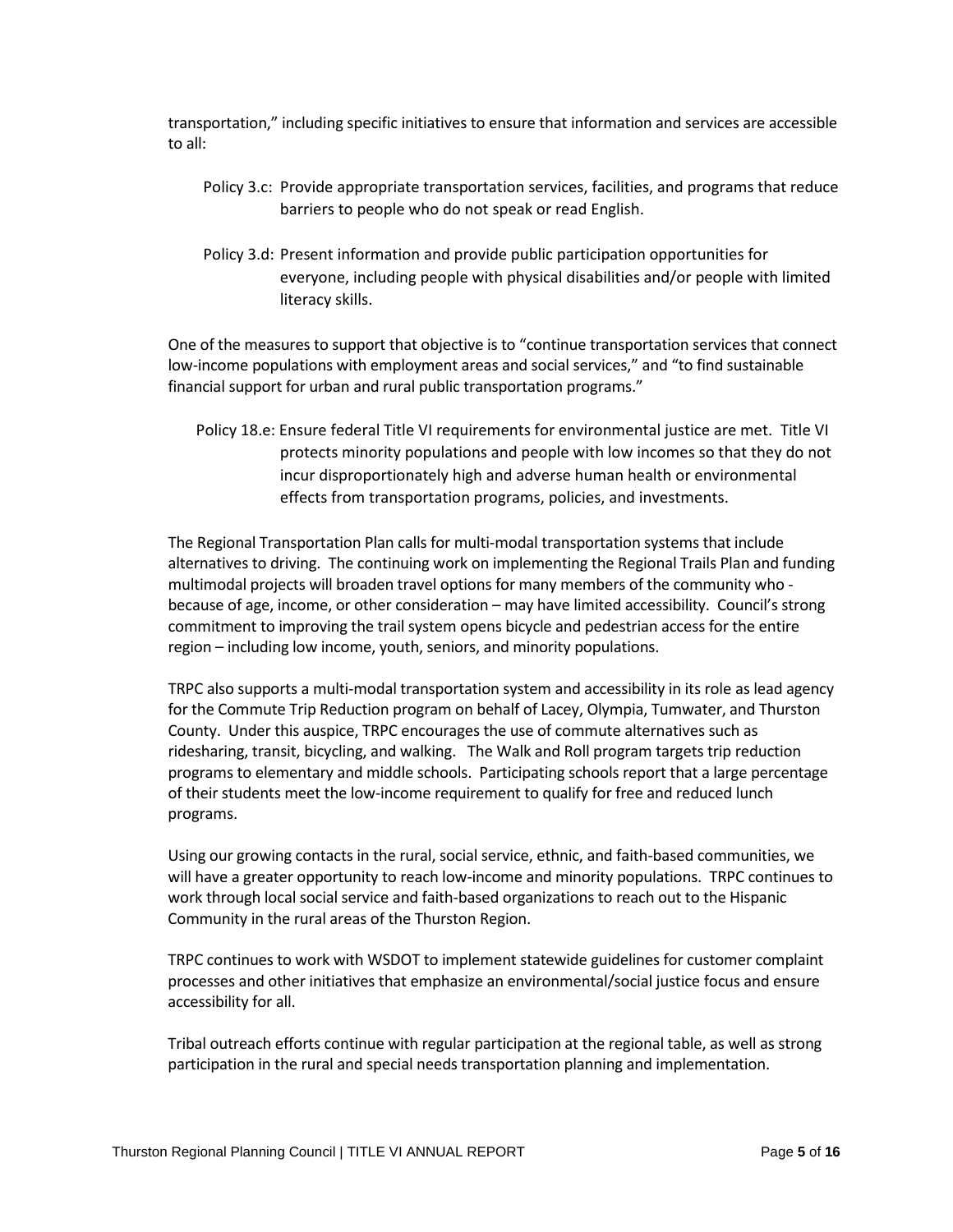As part of its metropolitan planning organization (MPO) role, TRPC distributes federal transportation funds. For many years, regional policymakers have encouraged non-traditional partners to partner with local agencies and apply for federal funding. This allows non-profits, schools, and other organizations that do not have transportation as a major mission to apply for resources.

## **Targeted Efforts in the last year**

*Federal transportation fund distribution:* In the last year TRPC has been updating its process for distributing federal transportation funds. Policy makers have agreed with a draft process with one of the four primary goals being **increasing equity.** The specific criteria and how it relates to project ranking is still to be determined.

*Transportation Priorities Survey:* TRPC is in the midst of administering an online and paper survey to determine the community's transportation priorities. Special outreach to underrepresented communities included translating both the paper and online survey into Spanish (optional translation as this was not an essential document), and offering translations into Korean and Vietnamese, distributing the survey to Tribal members, through the Housing Authority, Public Library, Intercity Transit, and rural Transit. TRPC will cross-analyze survey results with demographic information to best determine the priorities of traditionally underserved communities. These data will be used to inform the Human Services Coordinated Plan, Rural Mobility Strategy, and Federal Transportation Fund distribution.

*Translations:* TRPC uses the four factor analysis to determine if agency documents require translation. In addition, the TRPC Title VI Coordinator advises planning staff to provide translated material above and beyond Title VI requirements in specific circumstances, such as targeted outreach to underserved communities. Examples of translations provided in the last year include:

- Translation of the rural Transit Rider's Guide to Spanish, based on the four-step analysis.
- Use of Spanish on materials advertising the Regional Priorities Survey.
- Translation of the Regional Priorities Survey to Spanish, based on above and beyond efforts to outreach to the Spanish community. (Only one Spanish survey was taken out of the thousands completed so far).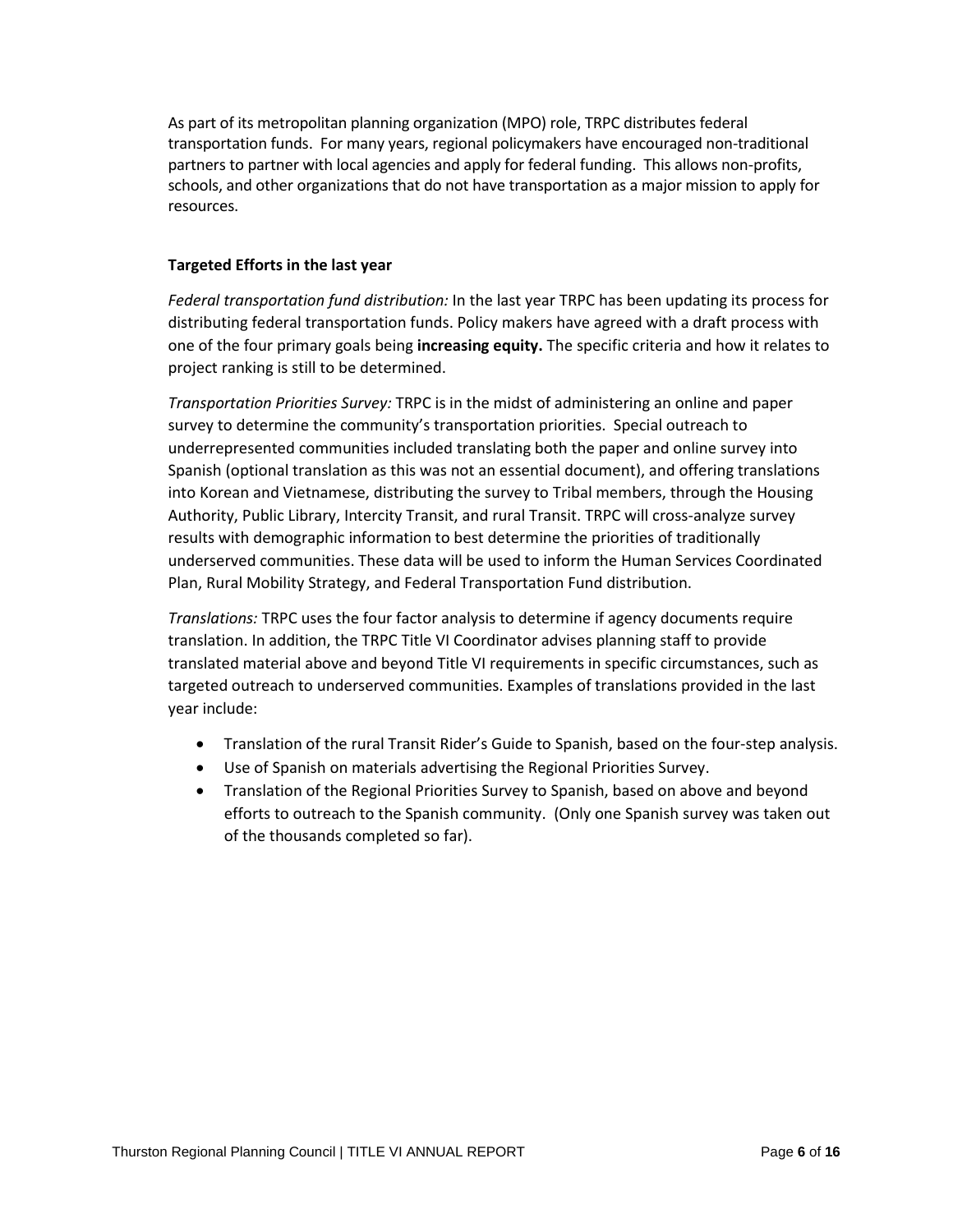6. Right-of-way actions – Describe activities during this reporting period associated with the purchase, sale, lease/use, or transfer of real property (related to highway transportation/public right-of-way use). Include demographic information of affected populations. For example, the race, color, national origin of affected property/business owners(s)/tenant(s).

Not applicable – Planning Agency

7. Identify right-of-way appraisers and acquisition staff (used during this reporting period) by race, color, national origin.

Not applicable – Planning Agency

8. Studies and Plans – Were any transportation studies (including environmental reviews) conducted or transportation plans completed during this reporting period? Identify the data source(s) and provide data summary (Title VI/Environmental Justice Analysis) relative to ethnicity, race, languages spoken, neighborhoods, income levels, physical environments, and/or travel habits. Explain how data was used in these studies/reviews/plans.

TRPC integrates Title VI/Environmental Justice/Equity in Planning into their studies and plans by conducting the following, as appropriate:

- Providing opportunities for meaningful public involvement with EJ populations
- Identifying EJ populations
- Understanding EJ needs and concerns
- Assessing benefits and burdens of proposed plans
- Assessing whether transportation plans may result in disproportionately high and adverse effects on EJ populations
- Deploying strategies to address such effects, including imbalances and needs

TRPC developed guidance "Equity in Planning Guidance" to assist staff in addressing equity/EJ considerations.

TRPC did not complete any formal environmental reviews during the time period.

## **The following summarizes some of the specific activities conducted in the past year:**

*Regional Housing Plan:* TRPC developed a Regional Housing Plan, including a Housing Needs Analysis, for the Cities of Lacey, Olympia and Tumwater. The Needs Assessment including identifying specific needs for traditionally underserved communities, as well as a comprehensive demographic assessment that followed environmental justice analysis practices. The Housing Action Plan [\(https://www.trpc.org/DocumentCenter/View/8426/Housing-Action-Plan?bidId=\)](https://www.trpc.org/DocumentCenter/View/8426/Housing-Action-Plan?bidId=) integrated equity considerations throughout the Plan. Specifically, in the discussion of each set of actions, the question "How do these actions address equity?" was asked and answered.

Some of the equity metrics included in the Housing Needs Assessment are shown following: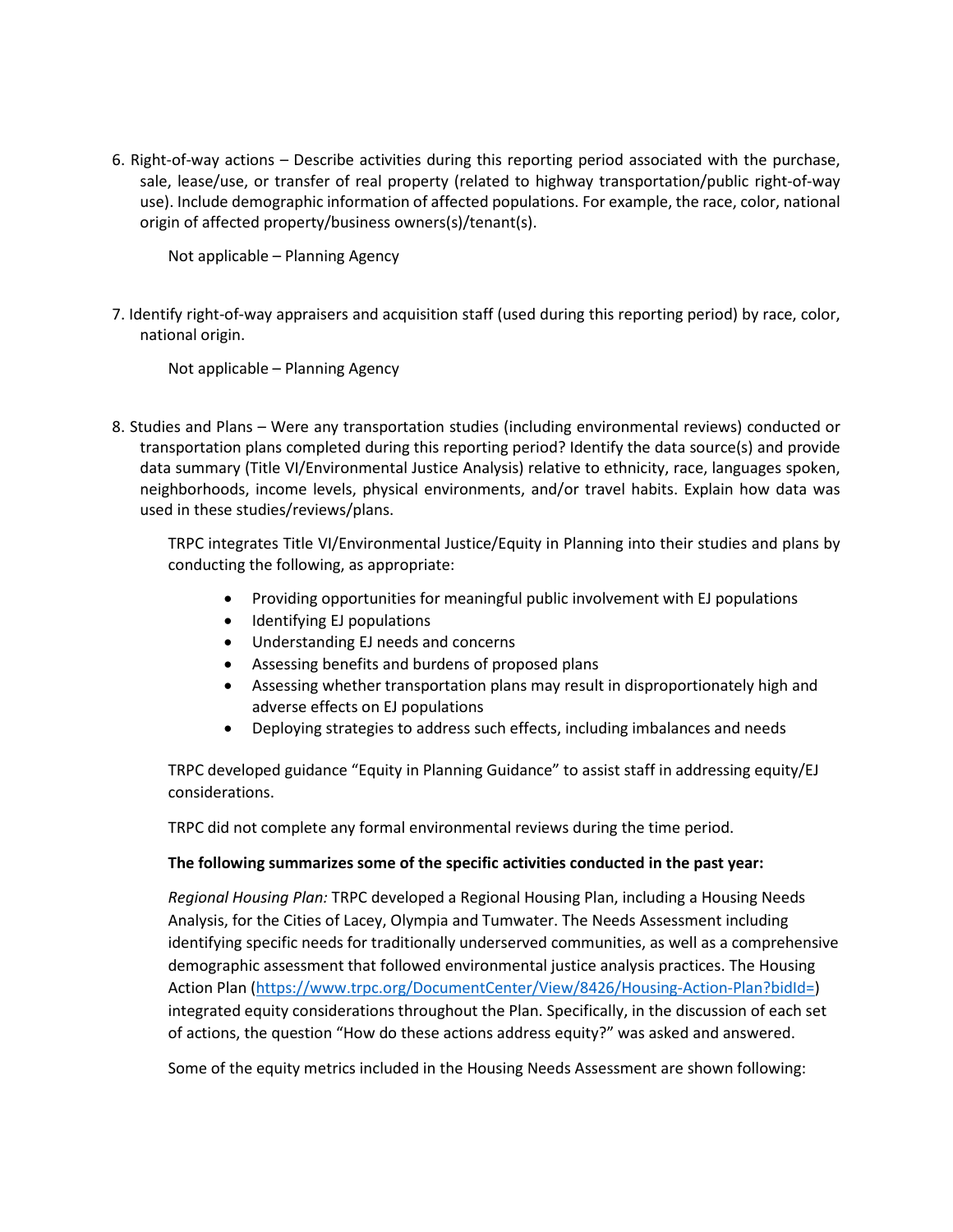



*Regional Climate Plan:* TRPC developed a Regional Climate Plan for the Cities of Lacey, Olympia, and Tumwater and Thurston County. TRPC assessed equity considerations for implementing the Thurston Climate Mitigation Plan. The assessment began with a review of best practices and conclusions from recent reports and toolkits looking at climate and equity, a review of public input, and conversations with community partners and stakeholders. Staff then reviewed the 22 strategies and 72 actions in the plan and identified relevant disparities and inequities, potential benefits and burdens to impacted communities, and strategies for enhancing positive and/or reducing negative impacts. The assessment concluded with recommendations for taking an equitable approach to climate mitigation.

*Martin Way Corridor Study:* This federally funded study is a multi-year project. In the last year TRPC conducted a survey of corridor residents and analyzed the results by respondee demographics. These data were used to shape draft transportation alternatives. In addition, select survey respondees (based on demographics) were invited to participate in targeted focus groups (focus groups will meet in fourth quarter 2021).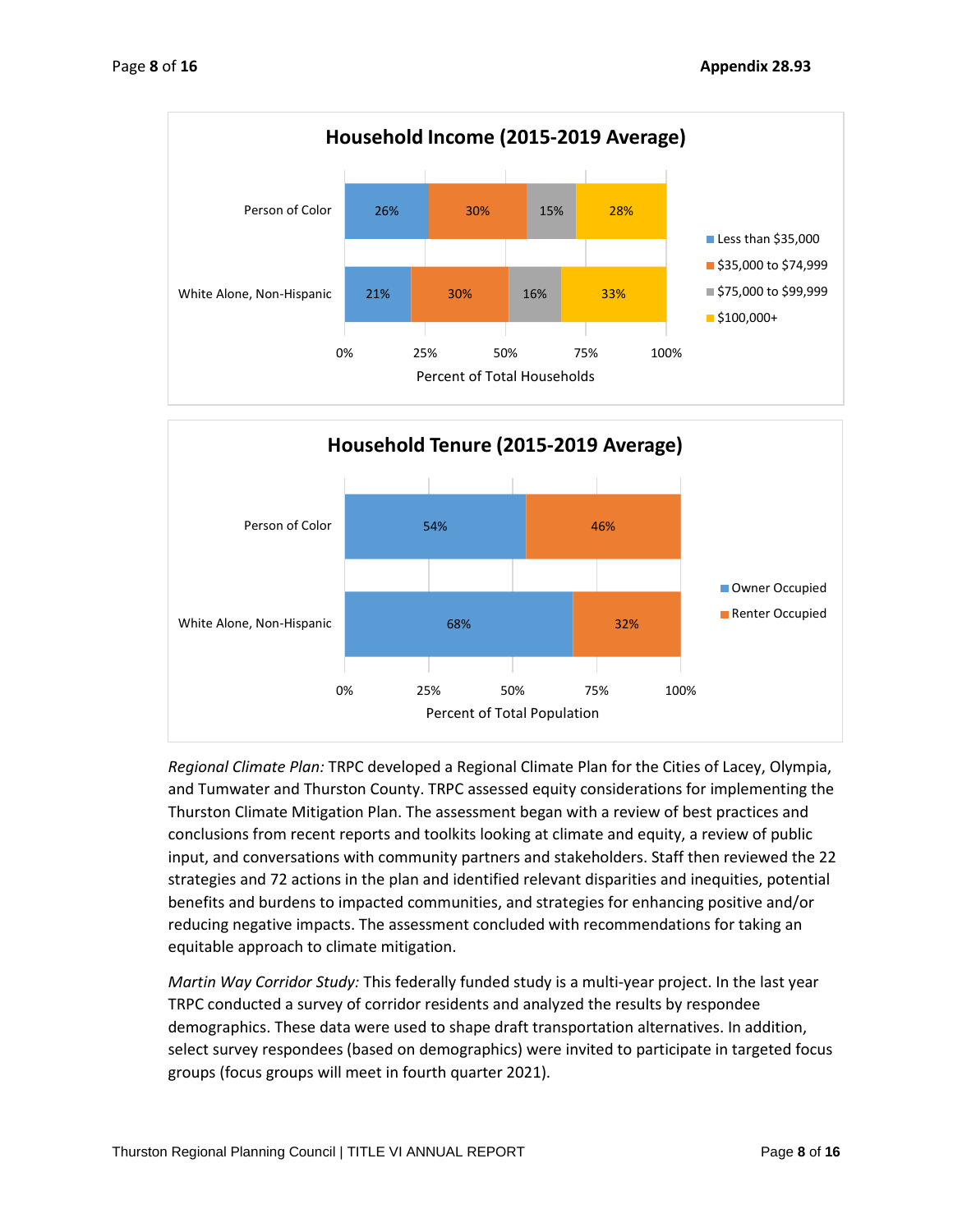*Rochester – Grand Mound Trail Feasibility Study:* Outreach, including community meetings and a survey are scheduled for fourth quarter 2021).

*A sample of survey analysis follows: Martin Way Corridor Study -* Residential Survey Summary Task 2.f Deliverable, April 1, 2021

Figure 10 compares responses received from those with a household income less than \$35,00 per year to those with a household income of \$35,000 or more. Figure 11 (next page) compares responses from people of color compared to those who are white and not Hispanic. Low-income respondents are unsatisfied with three aspects of Martin Way compared to 10 aspects for higher-income respondents. People of color were unsatisfied with five aspects compared with 10 for white, non-Hispanic respondents. Regardless of household income or race and ethnicity, the amount of trash or litter, sense of safety, and the level of crime continue to be aspects of greatest concern for Martin Way.



*Figure 1. Comparing level of satisfaction between low- and higher-income respondents.*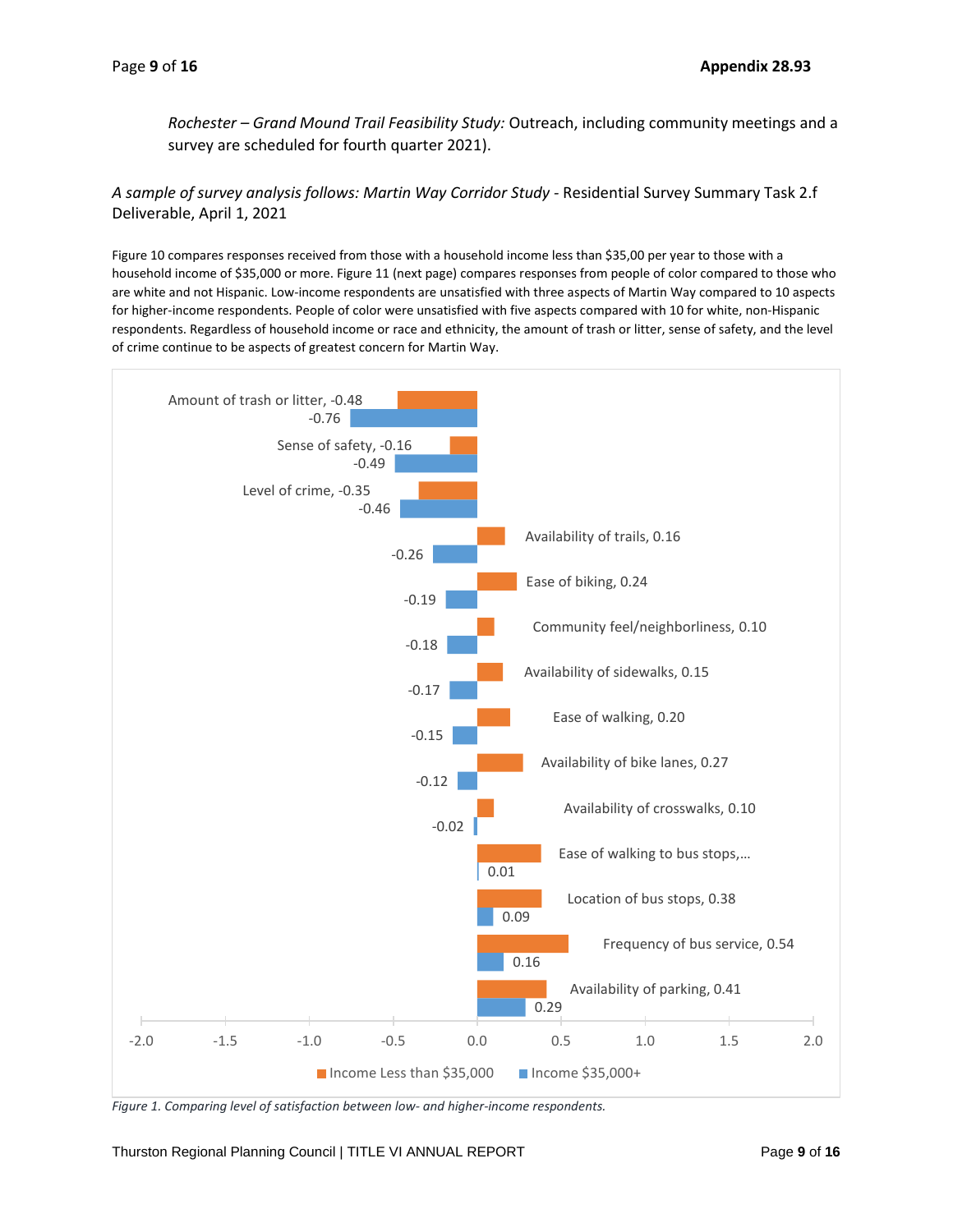9. Project Location and Design – Provide a list of construction projects that began during this reporting period. Using a map of the LPAs service area, identify project locations, and a brief description of the projects' benefits/burdens to affected populations. If possible, provide a map that overlays projects with the racial composition of affected neighborhoods.

Not applicable – Planning Agency

10. Other Public Meetings – List other public meetings held during this reporting period. Identify efforts used to encourage citizen participation at those meetings. Detail dates, times, locations, attendance, and provide examples of outreach materials.

The following summarizes TRPC's major outreach efforts for the reporting period, excluding the Transportation Priorities Survey which is currently underway and will be reported in the next annual report.

#### **Martin Way Corridor Survey**

Date: September 2020

Total Number People Participated: 1,990

Purpose: Learn more about the needs, concerns, and preferences among people who live along the Martin Way corridor as well as those that interact with but do not live along it.

Distributed by direct mailing, email, and social media.

### **Regional Trails Plan Survey**

Date: February 1, 2021 thru March 12, 2021

Total Participants: 1,201

Purpose: TRPC conducted a countywide trail survey to inform the Thurston Regional Trails Plan. This report summarizes the responses and presents the key findings. The survey consisted of 14 questions that covered trail use, safety and security, planning priorities, what people value about trails, and community engagement preferences. The survey included photographs and maps, including a link to an interactive map that enabled respondents to explore the region's trails in greater detail."

Distributed by email, social media, and trail markers.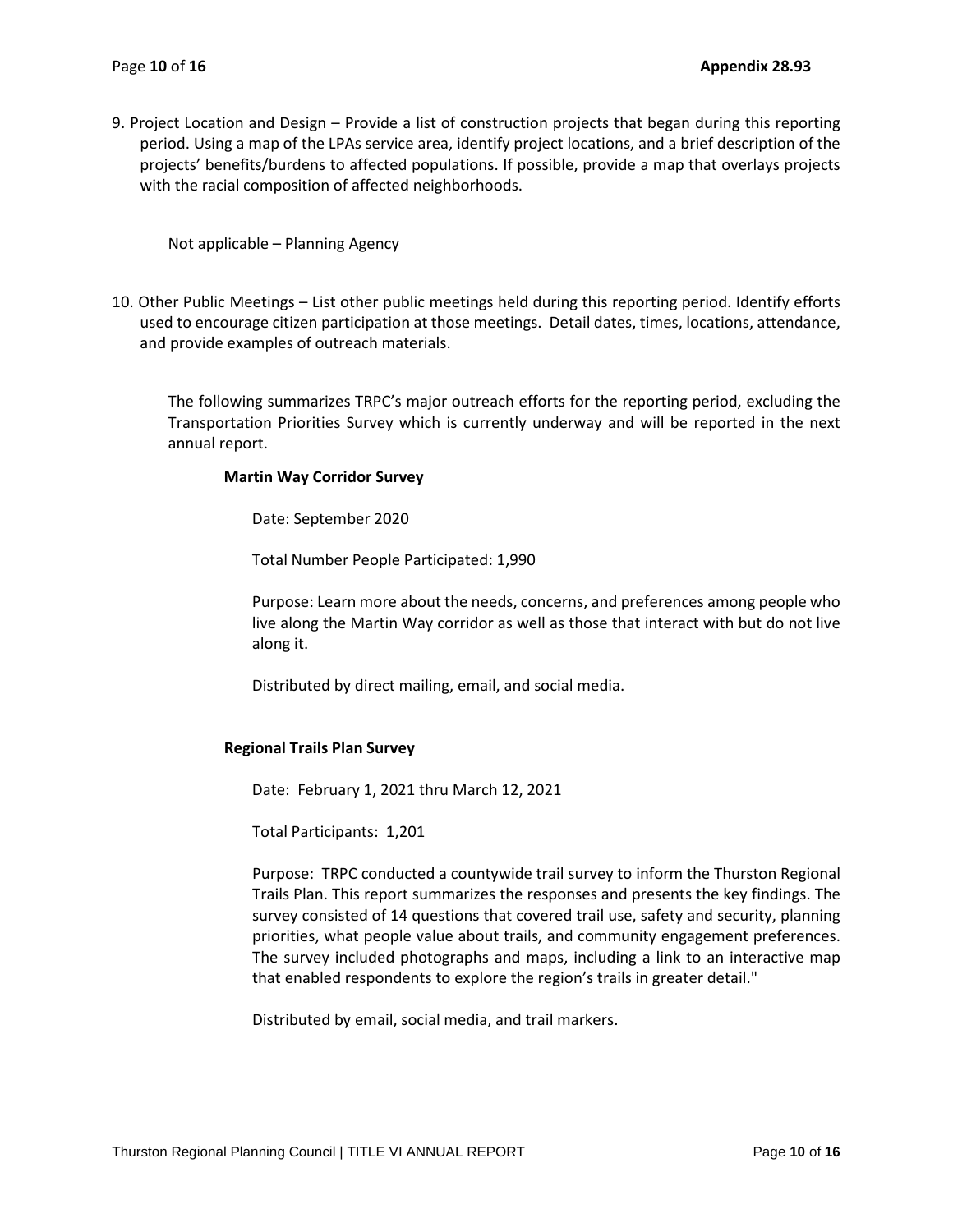## **Housing Action Plan Public Meeting (virtual meeting)**

Date: January 13, 2021, evening

Total Number People Participated: about 120

Purpose: Inform the public about what TRPC and the cities of Lacey, Olympia, and Tumwater have learned about the region's housing needs, gaps and the types of actions the cities are contemplating to encourage construction of more housing, more housing options, affordability and stability for residents.

Advertised by email and city distribution lists.

## **Martin Way Online Public Meeting**

Date: June 23, 2021

Total Participants: approx. 25

Purpose: To keep the public informed about the project's progress and provide a forum for people to ask questions.

Advertised by email.

*Demographic information collected:*

|                                  |             |       | <b>Martin Way</b>      |       | <b>Regional Trails</b> |       | <b>Housing Action</b> |       | <b>Martin Way Public</b> |       |
|----------------------------------|-------------|-------|------------------------|-------|------------------------|-------|-----------------------|-------|--------------------------|-------|
|                                  | 2020 Census |       | <b>Corridor Survey</b> |       | <b>Plan Survey</b>     |       | Plan                  |       | <b>Meeting</b>           |       |
| <b>Race</b>                      | #           | %     | #                      | %     | #                      | %     | #                     | %     | #                        | %     |
| White                            | 207,985     | 70.6% | 1,169                  | 85.5% | 992                    | 91.7% | 54                    | 88.5% | 8                        | 88.9% |
| Black / African American         | 9.403       | 3.2%  | 54                     | 3.9%  | 17                     | 1.6%  | 2                     | 3.3%  | $\Omega$                 | 0.0%  |
| American Indian & Alaska Nativ   | 4,458       | 1.5%  | 44                     | 3.2%  | 26                     | 2.4%  |                       | 1.6%  | 0                        | 0.0%  |
| Asian                            | 17,268      | 5.9%  | 79                     | 5.8%  | 30                     | 2.8%  | 0                     | 0.0%  |                          | 0.0%  |
| Native Hawaiian & Pacific Islanl | 3,347       | 1.1%  | 21                     | 1.5%  | 12                     | 1.1%  |                       | 1.6%  |                          | 0.0%  |
| <b>Other Race</b>                | 10,359      | 3.5%  | 49                     | 3.6%  | 44                     | 4.1%  | 3                     | 4.9%  | 0                        | 0.0%  |
| Hispanic or Latino               | 29.024      | 9.8%  | 48                     | 3.5%  | 31                     | 2.9%  | 2                     | 3.3%  |                          | 11.1% |
|                                  |             |       |                        |       |                        |       |                       |       |                          |       |
| Total Population                 | 294.793     |       | 1.368                  |       | 1,082                  |       | 61                    |       | 9                        |       |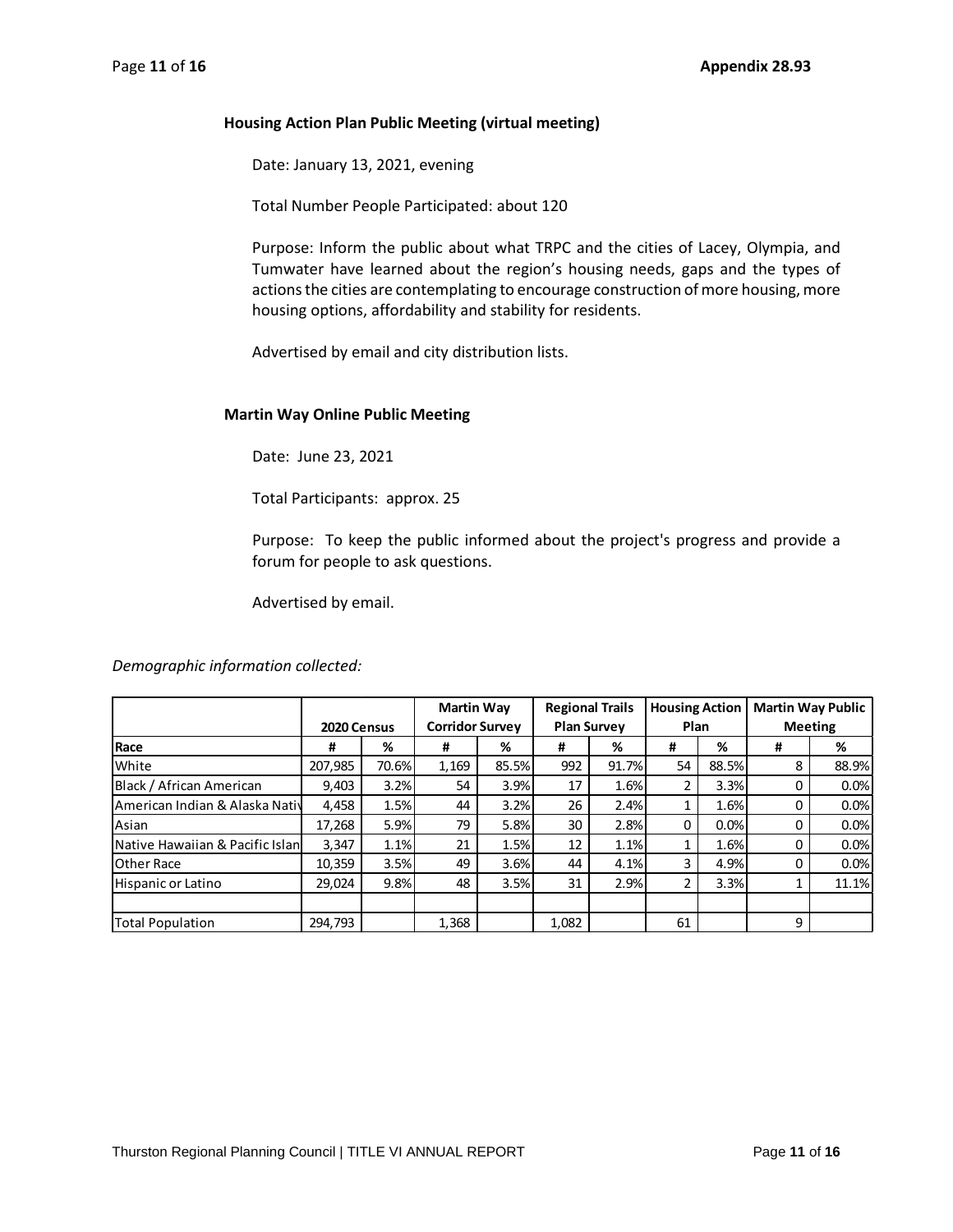| Gender       | ACS2019 |      | <b>Martin Way</b><br>Corridor<br><b>Survey</b> |      | <b>Regional Trails</b> | <b>Plan Survey</b> |    | <b>Housing Action</b><br><b>Plan</b> |     | <b>Martin Way</b><br><b>Public Meeting</b> |
|--------------|---------|------|------------------------------------------------|------|------------------------|--------------------|----|--------------------------------------|-----|--------------------------------------------|
|              | #       | %    | #                                              | %    | #                      | %                  | #  | %                                    | #   | %                                          |
| Female       | 141,818 | 49%  | 827                                            | 61%  | 679                    | 64%                | 37 | 60%                                  |     | 78%                                        |
| <b>Male</b>  | 148,718 | 51%  | 520                                            | 38%  | 379                    | 36%                | 23 | 37%                                  |     | 11%                                        |
| Non-         |         |      |                                                |      |                        |                    |    |                                      |     |                                            |
| binary       | N/A     |      | N/A                                            |      | 7                      | 1%                 |    |                                      |     | 11%                                        |
| <b>Other</b> | N/A     |      | 6                                              | 0%   | N/A                    |                    | 2  | 3%                                   | N/A |                                            |
| <b>Total</b> | 290,536 | 100% | 1,353                                          | 100% | 1,065                  | 100%               | 62 | 100%                                 | 9   | 100%                                       |

| <b>Household Income</b> | 2015-2019 ACS<br>(2019 Inflation-Adjusted<br>Dollars) | <b>Martin Way</b> | <b>Corridor Survey</b> | <b>Regional Trails</b><br><b>Plan Survey</b> |            | <b>Martin Way</b><br><b>Public Meeting</b> |                |      |
|-------------------------|-------------------------------------------------------|-------------------|------------------------|----------------------------------------------|------------|--------------------------------------------|----------------|------|
|                         | <b>Households</b>                                     | Percent           | <b>HHs</b>             | %                                            | <b>HHs</b> | %                                          | <b>HHs</b>     | %    |
| Less than \$14,999      | 8,616                                                 | 9%                | 50                     | 4%                                           | 10         | 1%                                         | 0              | 0%   |
| \$15,000 to \$24,999    | 7,714                                                 | 7%                | 60                     | 5%                                           | 9          | 1%                                         | 0              | 0%   |
| \$25,000 to \$34,999    | 7,532                                                 | 7%                | 52                     | 4%                                           | 36         | 4%                                         | 0              | 0%   |
| \$35,000 to \$49,999    | 13,137                                                | 13%               | 125                    | 10%                                          | 43         | 4%                                         | 1              | 13%  |
| \$50,000 to \$74,999    | 20,259                                                | 21%               | 286                    | 22%                                          | 190        | 19%                                        | $\overline{2}$ | 25%  |
| \$75,000 to \$99,999    | 17,674                                                | 16%               | 279                    | 21%                                          | 238        | 24%                                        | 2              | 25%  |
| \$100,000 or more       | 35,051                                                | 27%               | 397                    | 30%                                          | 452        | 46%                                        | 3              | 38%  |
| don't know              | N/A                                                   | --                | 61                     | 5%                                           | N/A        | $- -$                                      | 0              | 0%   |
| <b>Total Households</b> | 109,983                                               | 100%              | 1,310                  | 100%                                         | 978        | 100%                                       | 8              | 100% |

Identify members of the LPA's transportation planning and/or advisory groups by race, color, and national origin

TRPC does not collect demographic information on advisory groups.

Specify methods used to collect demographic information from the transportation-related public meetings. (Self-identification surveys, notes by staff, etc.) Include summaries of Public Involvement Forms collected at each meeting, listing the demographics of those who attended by meeting.

Public meetings included a survey at the end of the meeting sent to all attendees. Information was collected and summarized for the Title VI Annual report.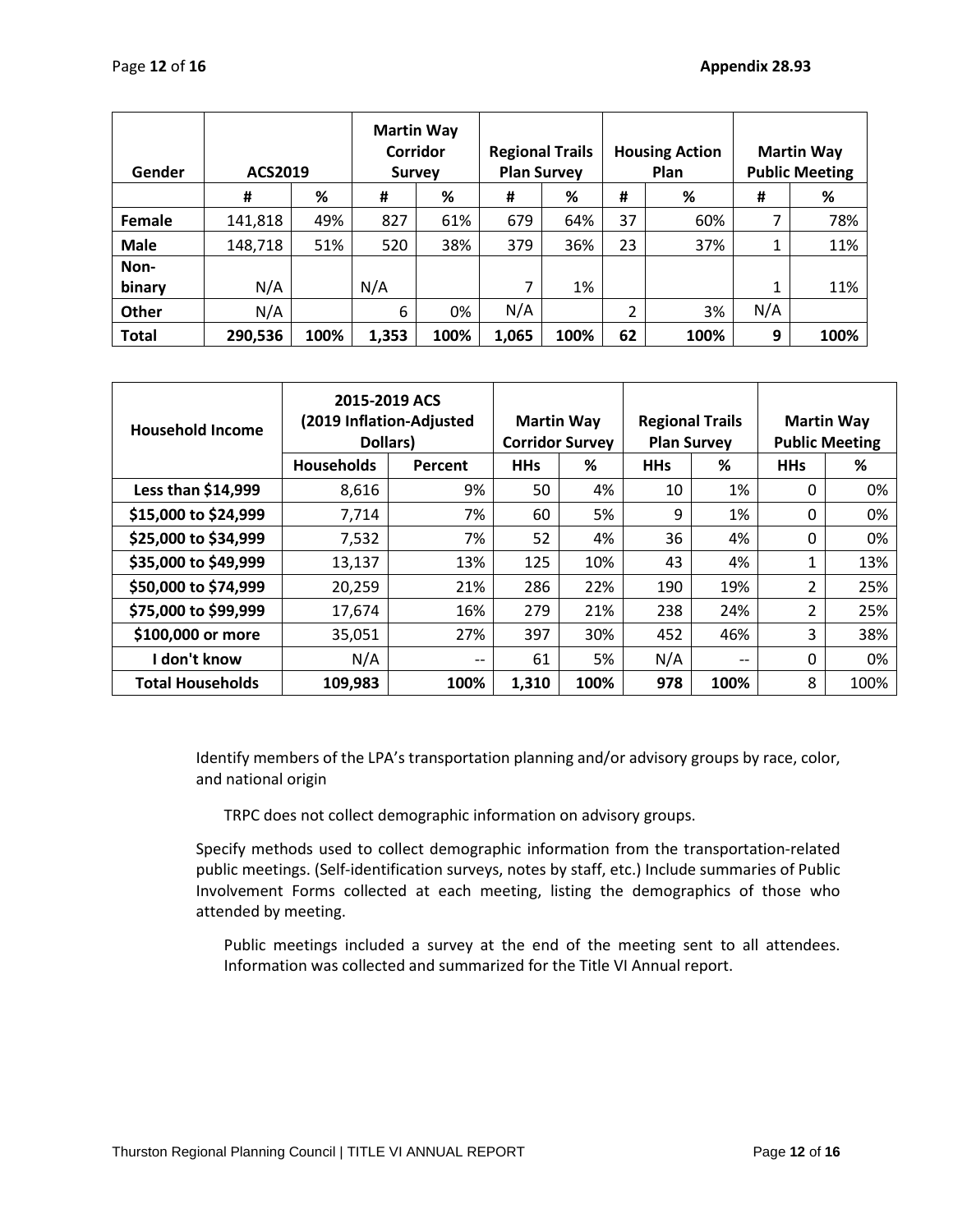List any language assistance services requested. For which languages? Who provided the service? In addition, list vital documents translated during the reporting period and identify the languages.

Language assistance services requested: None

Vital document translation – rT Transit Guide translated to Spanish based on the four-factor analysis.

Service provided by Language Link – selected off the State Master Program

LEP Analysis for the rT service area:

|                                            |              |         |                | <b>Speak</b><br><b>English</b> |
|--------------------------------------------|--------------|---------|----------------|--------------------------------|
|                                            |              |         | <b>Speak</b>   | less                           |
|                                            |              |         | <b>English</b> | than                           |
| Language Spoken at Home                    | <b>Total</b> | Percent | very<br>well   | very<br>well                   |
| Speak only English                         | 86,216       | 90.5%   | 86,216         | N/A                            |
| Spanish                                    | 5,891        | 6.2%    | 3,585          | 2,306                          |
| French, Haitian, or Cajun                  | 267          | 0.3%    | 259            | 8                              |
| German or other West Germanic languages    | 485          | 0.5%    | 451            | 34                             |
| Russian, Polish, or other Slavic languages | 231          | 0.2%    | 207            | 24                             |
| Other Indo-European languages              | 354          | 0.4%    | 336            | 18                             |
| Korean                                     | 250          | 0.3%    | 114            | 136                            |
| Chinese (incl. Mandarin, Cantonese)        | 341          | 0.4%    | 185            | 156                            |
| Vietnamese                                 | 341          | 0.4%    | 119            | 222                            |
| Tagalog (incl. Filipino)                   | 208          | 0.2%    | 129            | 79                             |
| Other Asian and Pacific Island languages   | 447          | 0.5%    | 357            | 90                             |
| Arabic                                     | 82           | 0.1%    | 61             | 21                             |
| Other and unspecified languages            | 106          | 0.1%    | 51             | 55                             |
| <b>Total</b>                               | 95,219       |         | 92,070         | 3,149                          |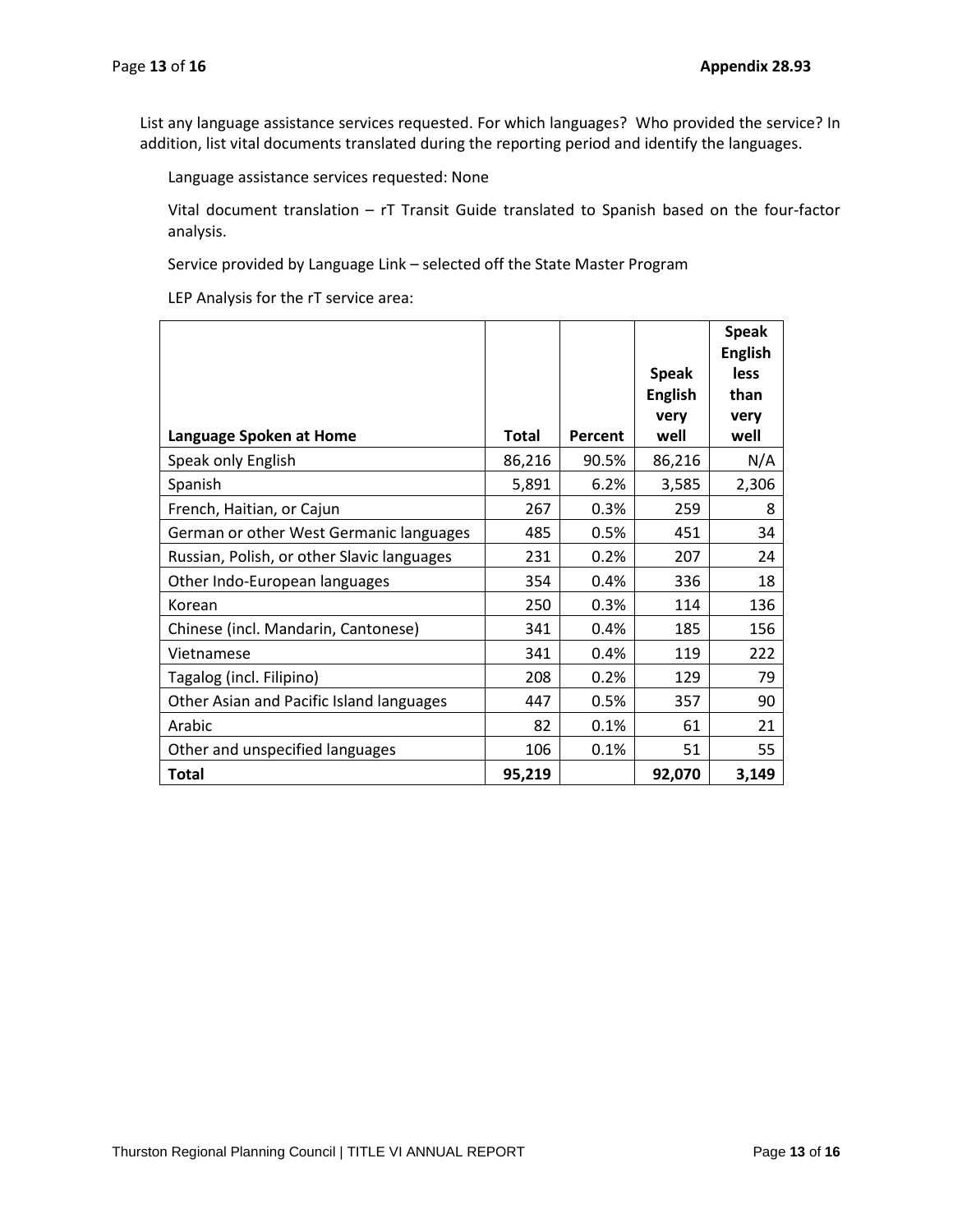Language assistance offered:

TRPC offered language assistance for all public meetings and surveys. Please see the example for the Regional Trails Plan survey following:



11. Transportation-related Construction and Consultant Contracts (if applicable) – Briefly describe the process used to advertise and award construction contracts during this reporting period. Include the process for negotiated contracts (e.g., consultants).

Construction contracts – Not application

Consultant contracts – TRPC follows agency guidance (consistent with Local Agency Guidelines (LAG)) to determine contracting procedures. For those contracts that require an Request for Qualifications or Proposals (RFQ/P), TRPC follows Local Agency Guidelines (LAG). All RFQ/Ps are advertised for at least two weeks, with two legal notices in the local paper. Title VI information is included in the RFQ/P and legal notices. The RFQ/P notice is sent to a list of consulting firms, including a list of disadvantaged and/or minority businesses pulled from the available database. All federally-funded TRPC projects are assigned a DBE goal. TRPC follows all guidance on tracking and reporting consultant contracts.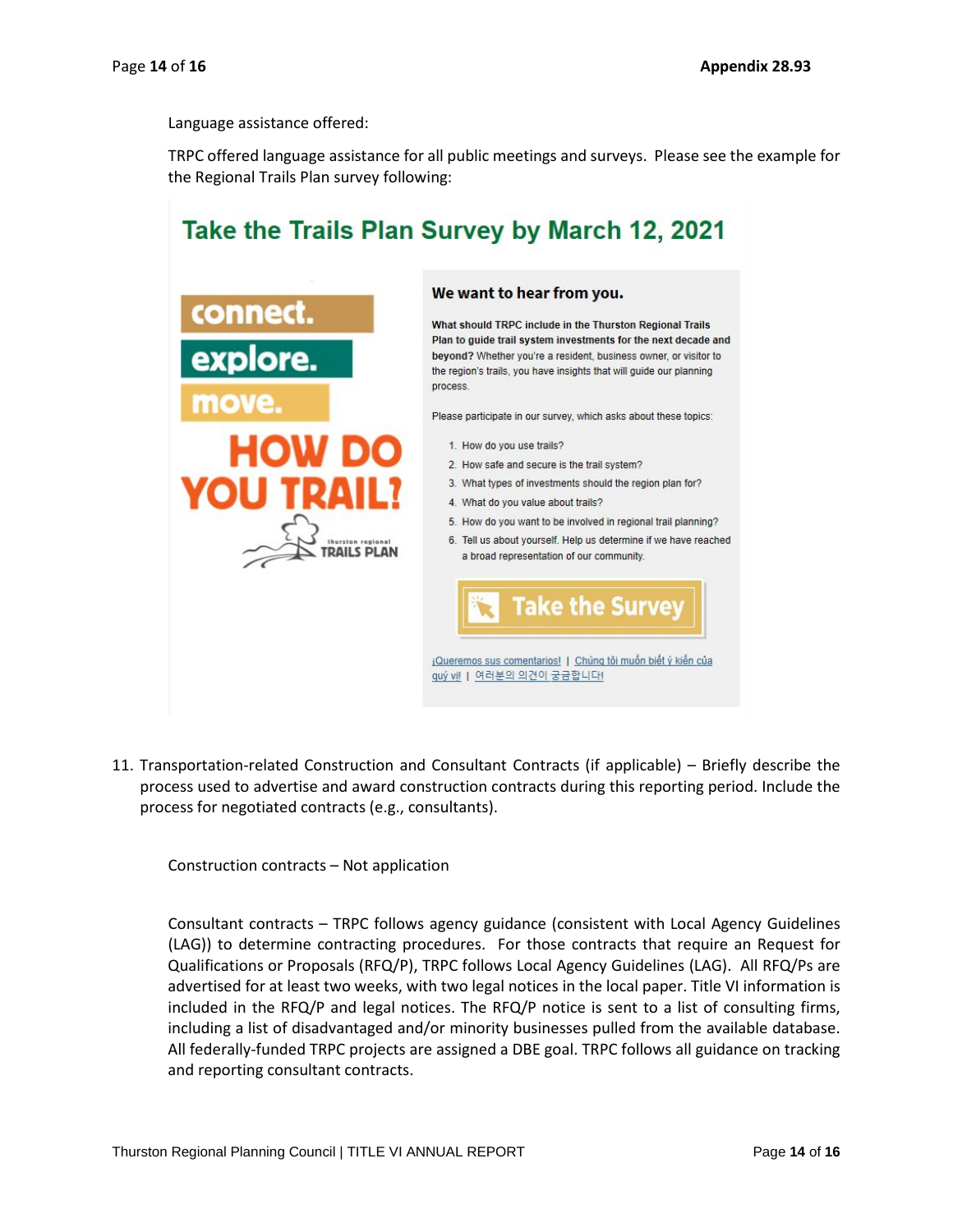12. Describe the actions taken to promote construction contractor/consultant compliance with Title VI by construction contractors/consultants, including monitoring and review processes, and their outcomes/status (e.g. what Title VI language was included in contracts and agreements; were contractors and consultants reviewed to ensure compliance; what Title VI responsibilities are explained to contractors and consultants?)

TRPC includes all Title VI language in consultant contracts and discusses Title VI and DBE requirements with contractors. During all public outreach activities (either conducted by TRPC or contractors) materials are reviewed for Title VI compliance, including appropriate language. TRPC offers translation services for all agency-sponsored projects.

13. List construction, right-of-way, and consultant contracts with your LPA/MPO/entity for this report period with dollar value of each. Identify funding sources (federal, state, local, other), and how many were awarded to certified disadvantaged contractors (as a prime contractor/consultant).

Consultant contracts for consultants funded through Local Programs and Planning (UPWP) within reporting period:

Martin Way Corridor Study:

Leland Consulting Group, Inc. Contract template: Local Agency A&E Professional Services Lump Sum Total: \$40,000 (86.5% federal; local match) Dates: 2/17/2021 to 12/31/2023 Solicited through an RFQ DBE/WBE participation – 31% No goal set by local programs

Transpo Group USA, Inc. Contract template: Local Agency A&E Professional Services Cost plus fixed fee Total: \$50,000 (86.5% federal; local match) Dates: 3/12/2021 to 12/31/2023 Solicited through an RFQ DBE/WBE participation – 0% No goal set by local programs

Unified Work Program (UPWP)

Transpo Group USA, Inc. Contract template: Contract for Professional Services (TRPC) – Title VI language included Total: \$10,000 Dates: 10/1/2020 – 6/31/2021 Solicited through – sole source DBE/WBE participation – 0%